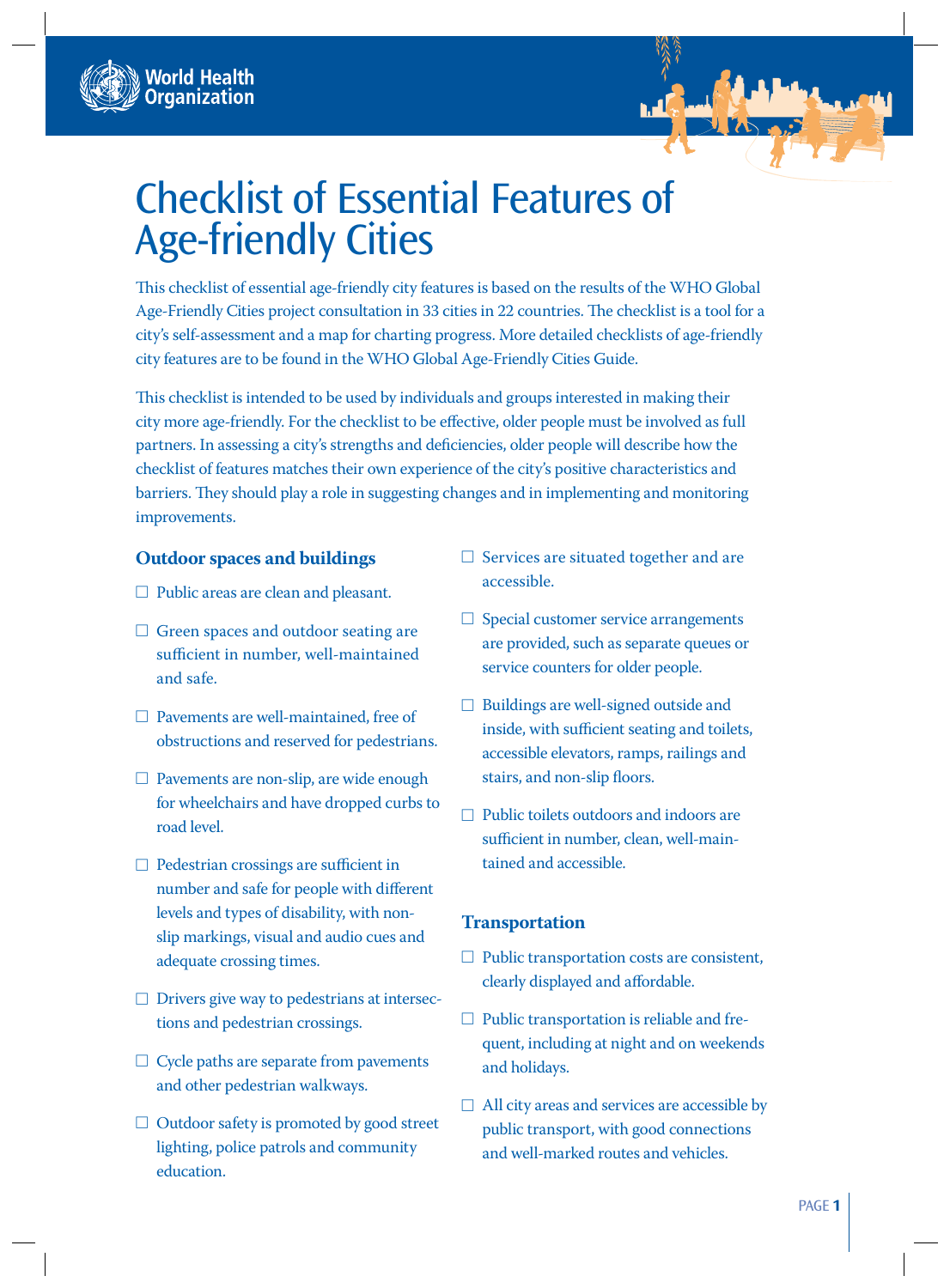- $\Box$  Specialized transportation is available for disabled people.
- ☐ Drivers stop at designated stops and beside the curb to facilitate boarding and wait for passengers to be seated before driving off.
- $\Box$  Transport stops and stations are conveniently located, accessible, safe, clean, welllit and well-marked, with adequate seating and shelter.
- $\Box$  Complete and accessible information is provided to users about routes, schedules and special needs facilities.
- $\Box$  A voluntary transport service is available where public transportation is too limited.
- $\Box$  Taxis are accessible and affordable, and drivers are courteous and helpful.
- ☐ Roads are well-maintained, with covered drains and good lighting.
- $\Box$  Traffic flow is well-regulated.
- □ Roadways are free of obstructions that block drivers' vision.
- $\Box$  Traffic signs and intersections are visible and well-placed.
- ☐ Driver education and refresher courses are promoted for all drivers.
- $\Box$  Parking and drop-off areas are safe, sufficient in number and conveniently located.
- $\Box$  Priority parking and drop-off spots for people with special needs are available and respected.

# **Housing**

- $\Box$  Sufficient, affordable housing is available in areas that are safe and close to services and the rest of the community.
- $\Box$  Sufficient and affordable home maintenance and support services are available.
- $\Box$  Housing is well-constructed and provides safe and comfortable shelter from the weather.
- $\Box$  Interior spaces and level surfaces allow freedom of movement in all rooms and passageways.
- $\Box$  Home modification options and supplies are available and affordable, and providers understand the needs of older people.
- $\Box$  Public and commercial rental housing is clean, well-maintained and safe.
- $\Box$  Sufficient and affordable housing for frail and disabled older people, with appropriate services, is provided locally.

## **Social participation**

- $\Box$  Venues for events and activities are conveniently located, accessible, well-lit and easily reached by public transport.
- $\Box$  Events are held at times convenient for older people.
- ☐ Activities and events can be attended alone or with a companion.
- $\Box$  Activities and attractions are affordable, with no hidden or additional participation costs.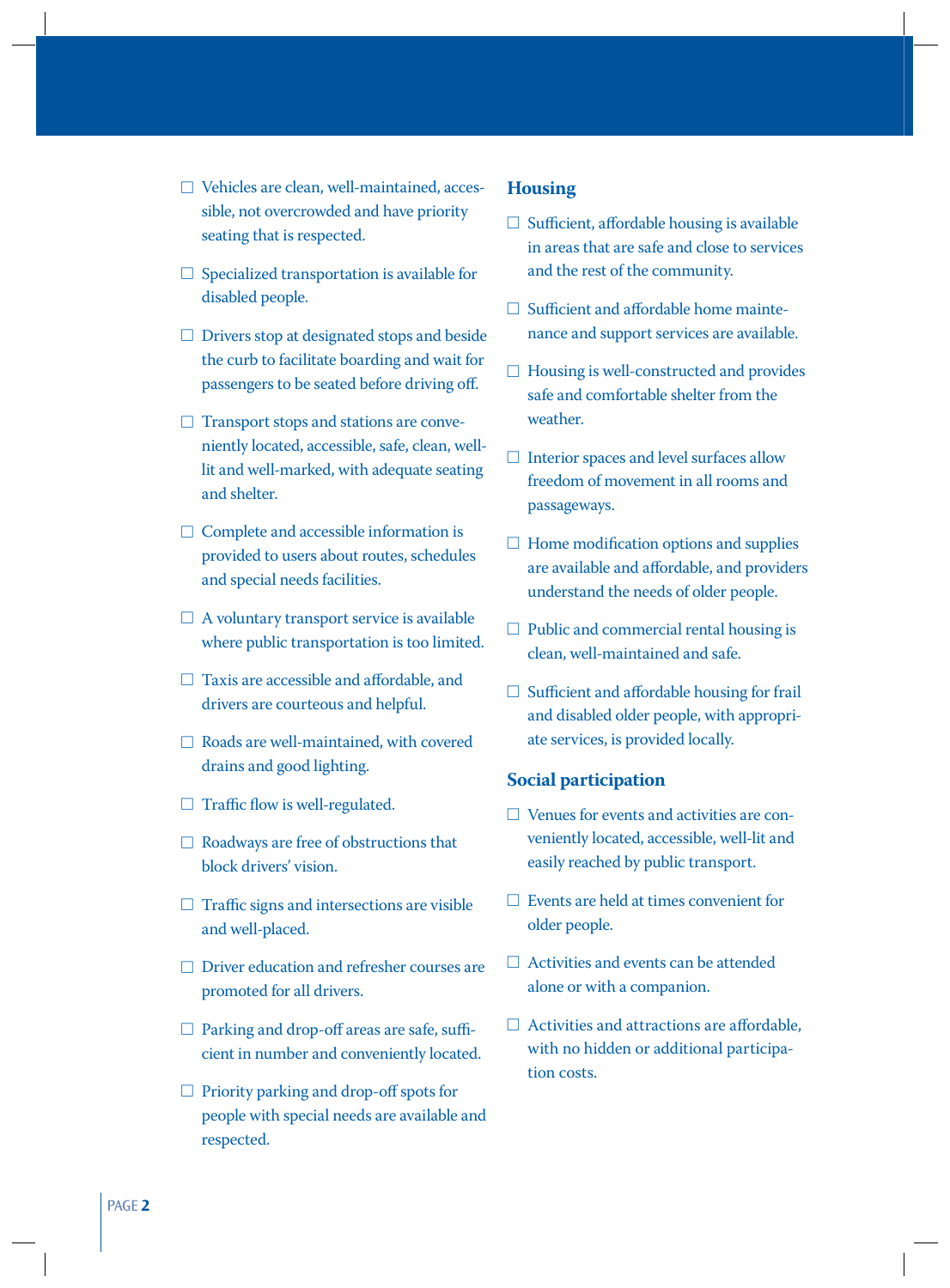- □ Good information about activities and events is provided, including details about accessibility of facilities and transportation options for older people.
- $\Box$  A wide variety of activities is offered to appeal to a diverse population of older people.
- □ Gatherings including older people are held in various local community spots, such as recreation centres, schools, libraries, community centres and parks.
- $\Box$  There is consistent outreach to include people at risk of social isolation.

### **Respect and social inclusion**

- $\Box$  Older people are regularly consulted by public, voluntary and commercial services on how to serve them better.
- $\Box$  Services and products to suit varying needs and preferences are provided by public and commercial services.
- $\Box$  Service staff are courteous and helpful.
- $\Box$  Older people are visible in the media, and are depicted positively and without stereotyping.
- ☐ Community-wide settings, activities and events attract all generations by accommodating age-specific needs and preferences.
- $\Box$  Older people are specifically included in community activities for "families".
- □ Schools provide opportunities to learn about ageing and older people, and involve older people in school activities.
- $\Box$  Older people are recognized by the community for their past as well as their present contributions.
- □ Older people who are less well-off have good access to public, voluntary and private services.

### **Civic participation and employment**

- $\Box$  A range of flexible options for older volunteers is available, with training, recognition, guidance and compensation for personal costs.
- $\Box$  The qualities of older employees are wellpromoted.
- $\Box$  A range of flexible and appropriately paid opportunities for older people to work is promoted.
- $\Box$  Discrimination on the basis of age alone is forbidden in the hiring, retention, promotion and training of employees.
- ☐ Workplaces are adapted to meet the needs of disabled people.
- ☐ Self-employment options for older people are promoted and supported.
- $\Box$  Training in post-retirement options is provided for older workers.
- $\Box$  Decision-making bodies in public, private and voluntary sectors encourage and facilitate membership of older people.

# **Communication and information**

- $\Box$  A basic, effective communication system reaches community residents of all ages.
- $\Box$  Regular and widespread distribution of information is assured and a coordinated, centralized access is provided.